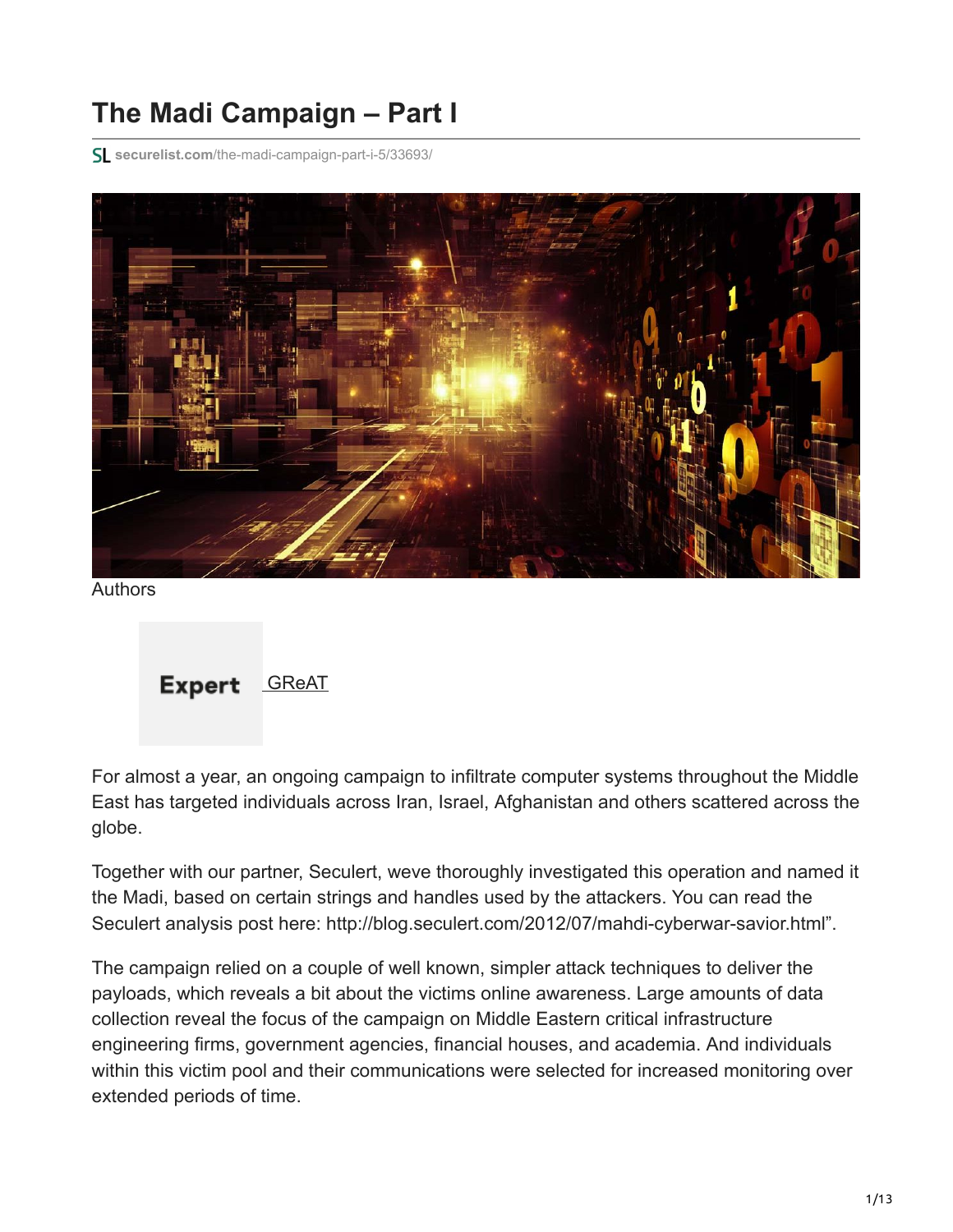This post is an examination of the techniques used to spread the Madi malware to victim systems, the spyware tools used, and quirks about both. In some cases, targeted organizations themselves don't want to provide further breach information about the attack, so some perspective into the parts of the campaign can be limited.

## **The Arrival**

## **Social engineering schemes to drop and run spyware**

The Madi attackers rely mostly on social engineering techniques to distribute their spyware:



Magic\_Machine1123.pps Microsoft PowerPoint Slide Shov 2,301 KB

Moses\_pic1.pps Microsoft PowerPoint Slide Show 1,519 KB

The first of the two social engineering schemes that define spreading activity for this surveillance campaign is the use of attractive images and confusing themes embodied in PowerPoint Slide Shows containing the embedded Madi trojan downloaders. An "Activated Content" PowerPoint effect enables executable content within these spearphish attachments to be run automatically. These embedded trojan downloaders in turn fetch and install the backdoor services and related "housekeeping" data files on the victim system. One example, "Magic Machine1123.pps", delivers the embedded executable within a confusing math puzzle PowerPoint Slide Show where the amount of math instructions may overwhelm a viewer. Note that while PowerPoint presents users a dialog that the custom animation and activated content may execute a virus, not everyone pays attention to these warnings or takes them seriously, and just clicks through the dialog, running the malicious dropper.

Another PowerPoint Slide Show named Moses\_pic1.pps walks the viewer through a series of calm, religious themed, serene wilderness, and tropical images, confusing the user into running the payload on their system as seen below: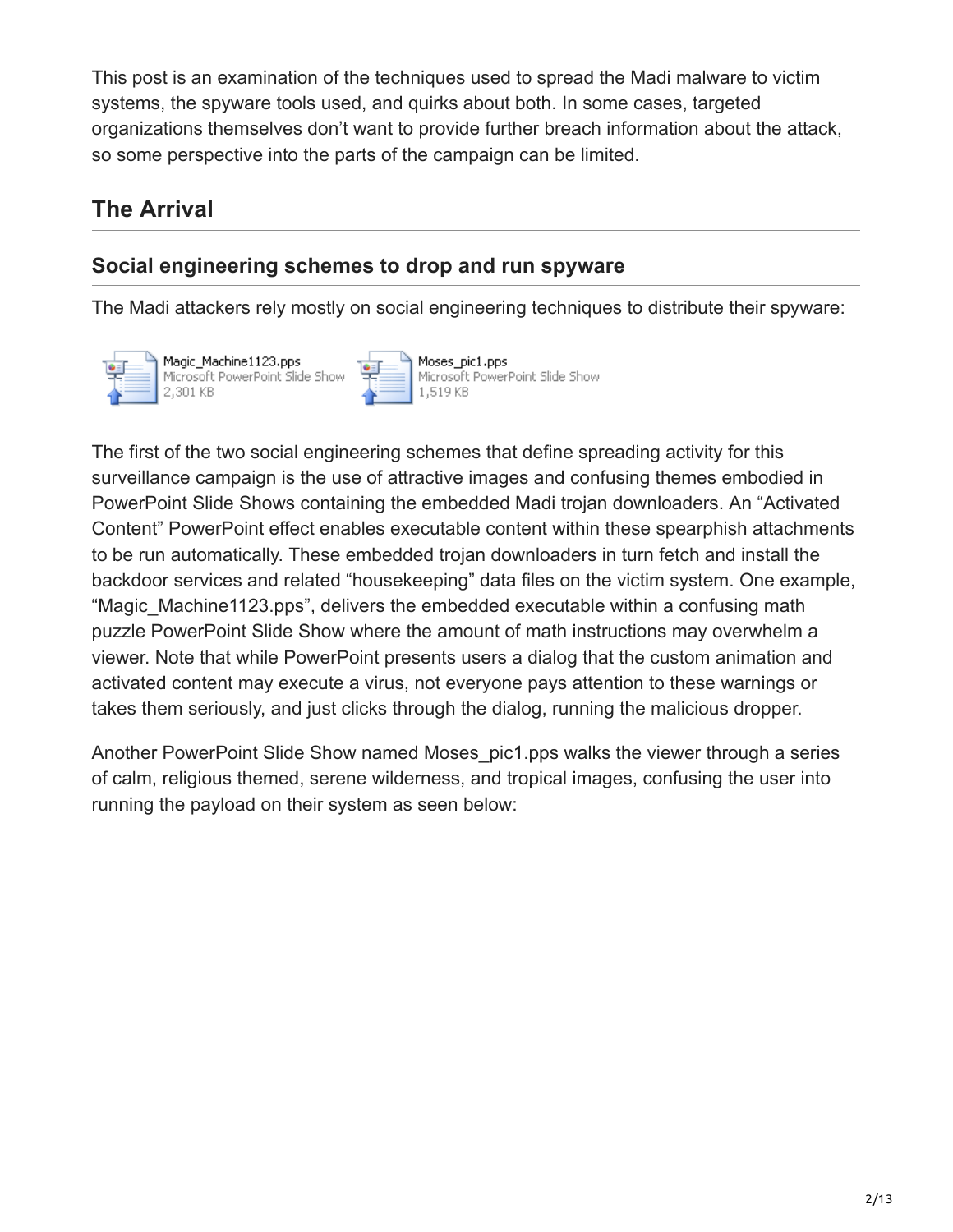

And:

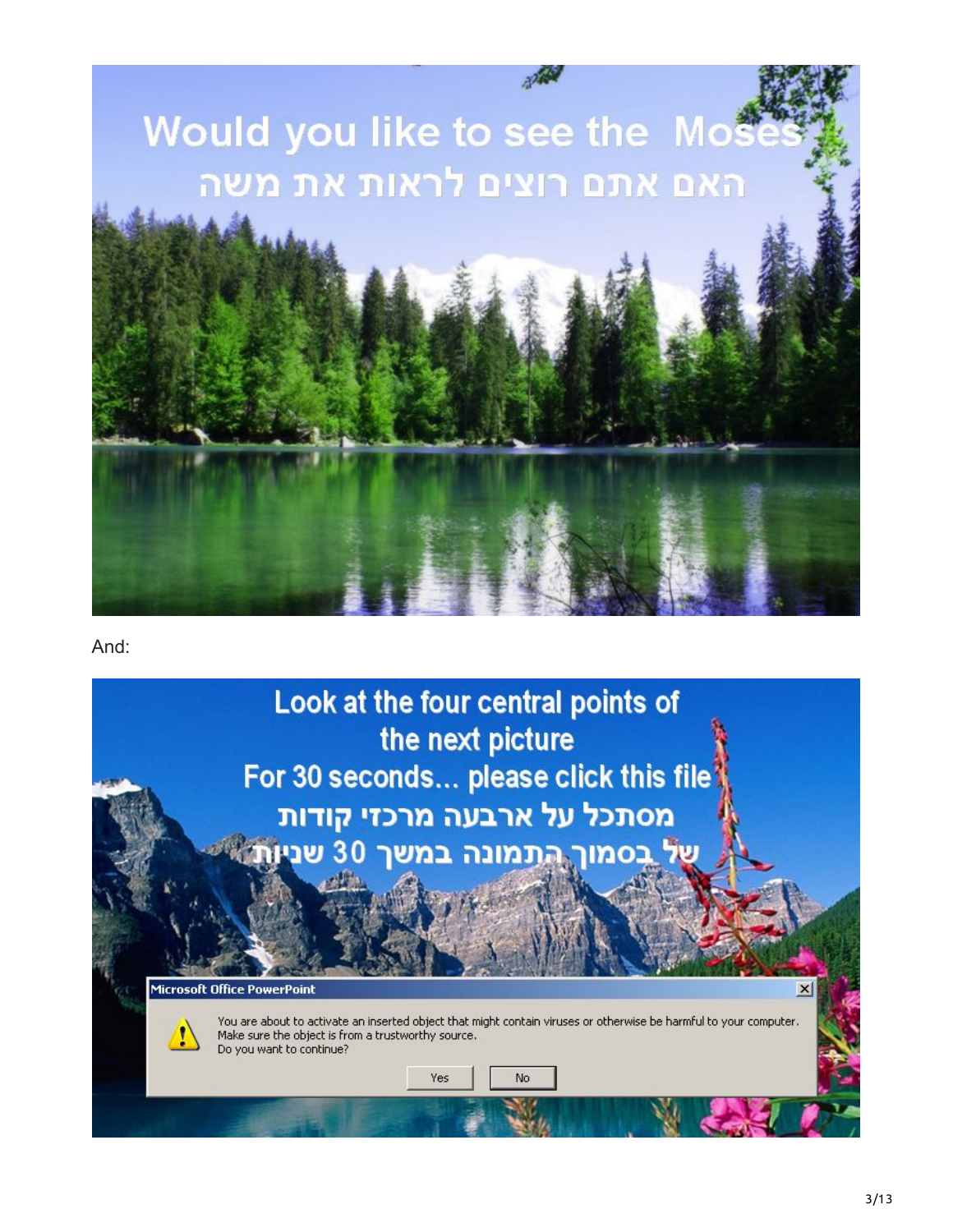And:



Some of the downloaders also drop and open documents with Middle Eastern news content and religious themes as well, as seen here.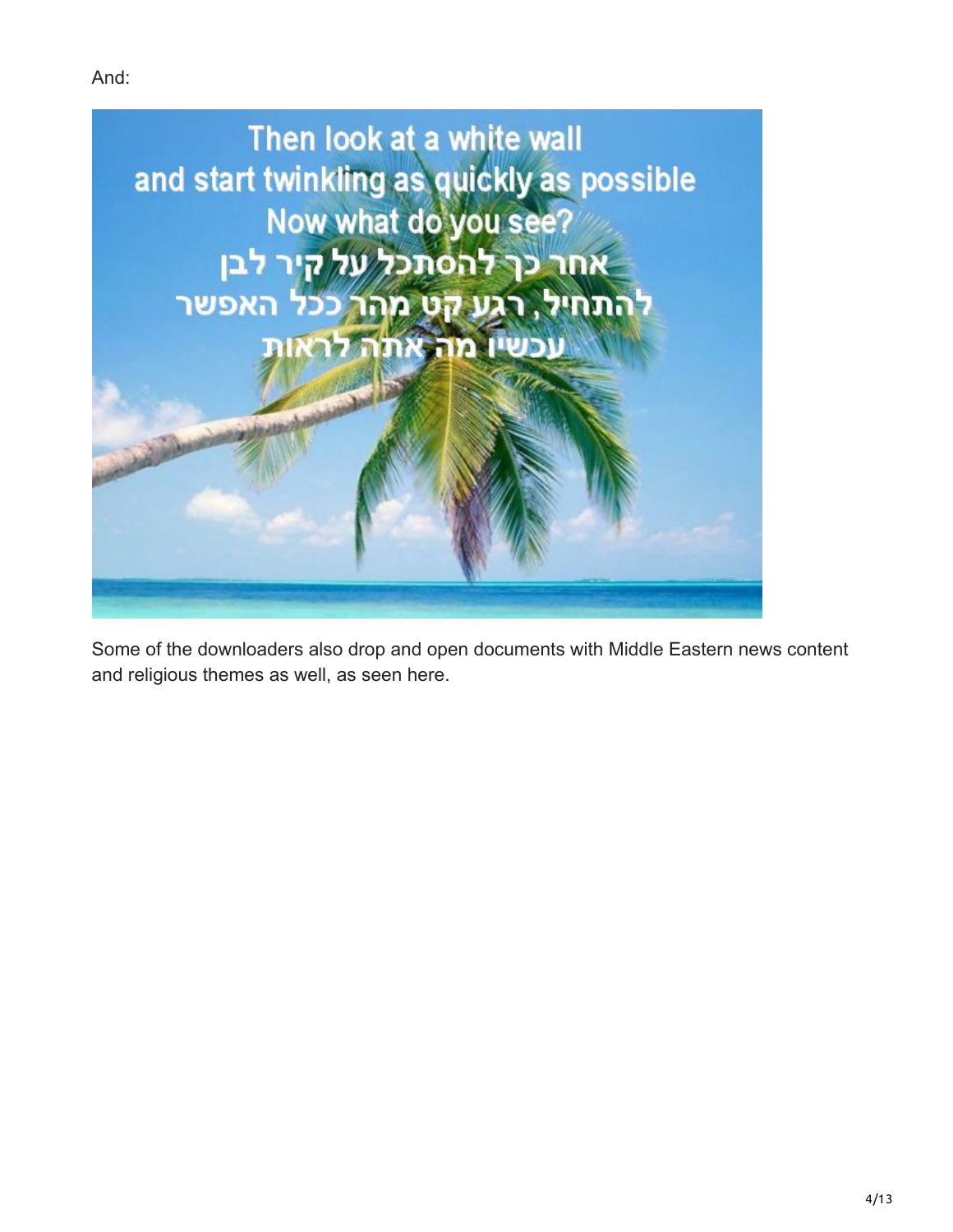

### *Social engineering – Right to left override (RTLO) techniques*

Like many pieces of this puzzle, most of the components are simple in concept, but effective in practice. No extended 0-day research efforts, no security researcher commitments or big salaries were required. In other words, attacking this set of victims without 0-day in this region works well enough.

In addition to the attractive PowerPoint Slide Shows frequently delivered within password protected zip archives, the attackers sent out executables maintaining misleading file names using the publicly known "Right to Left Override" technique. These file names appear to the user as image files with harmless .jpg extensions, .pdf extensions, or whatever a determined attacker might craft along with the matching file type icons, leading users to believe they can just click on what is not a data file, but an executable file.

The issue exists with the way Windows handles Unicode character sets. The technique has been written up [here](http://blog.relentless-coding.org/2011/10/social-engineering-with-unicode.html) and [here](http://krebsonsecurity.com/2011/09/right-to-left-override-aids-email-attacks/). Madis related incident files included filenames that appeared on victim systems as "picturcs..jpg", along with a common .jpg icon. But when that Unicode, or UTF-8 based filename is copied to an ANSI file, the name is displayed as "pictu?gpj..scr". So some Madi victims were tricked into clicking on what they thought was a harmless .jpg, and instead ran the executable ".scr" file. A screenshot presents an example filename here, with the flawed Widows explorer display above, and the command line display below: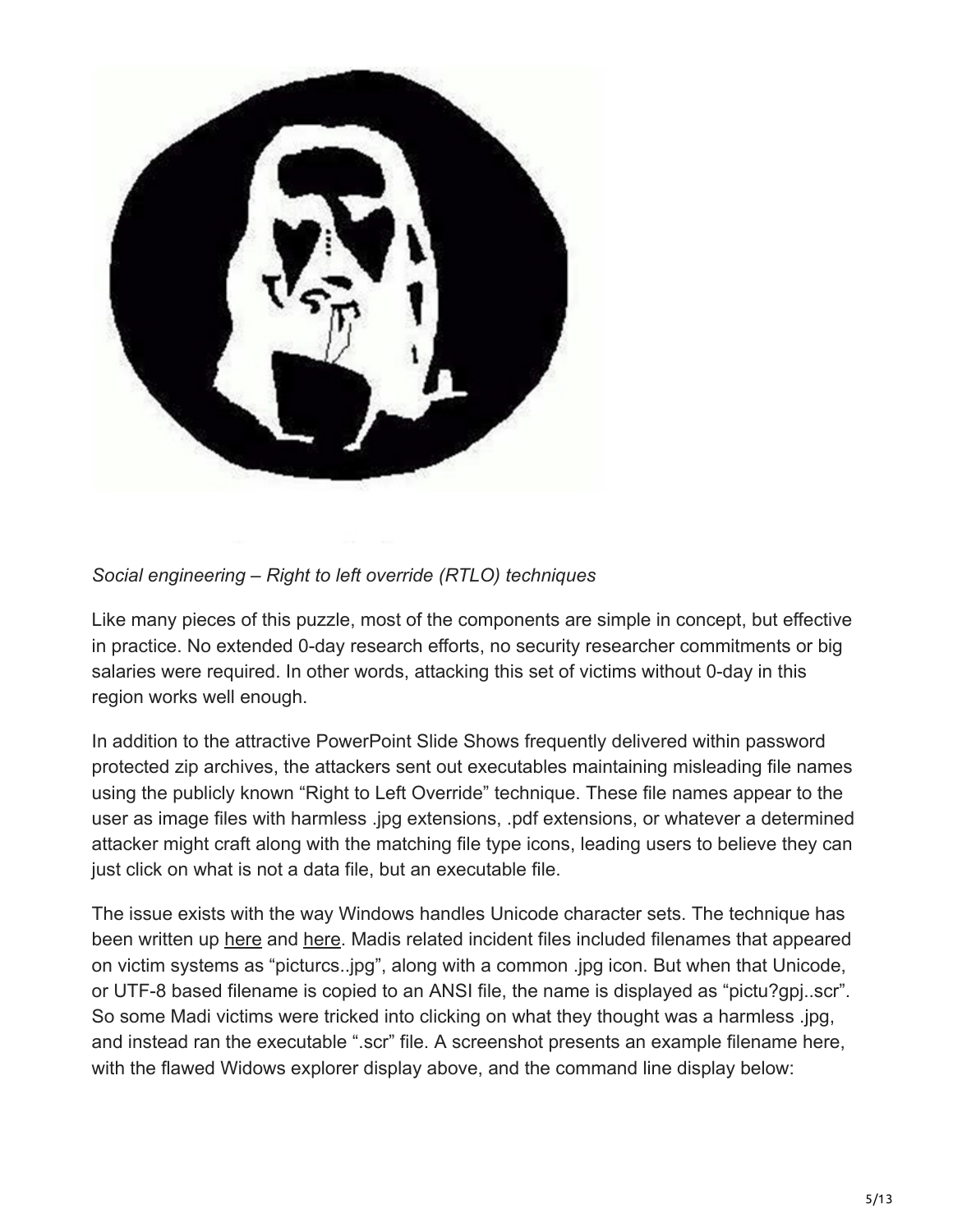#### picturcs.jpg

## 912 pictu?gpj.scr<br>912 butes

When executed, these PE droppers will attempt to show misleading images or videos, once again, tricking the victim into believing nothing is wrong. Heres a video about a missile test:



And a nuclear explosion photo: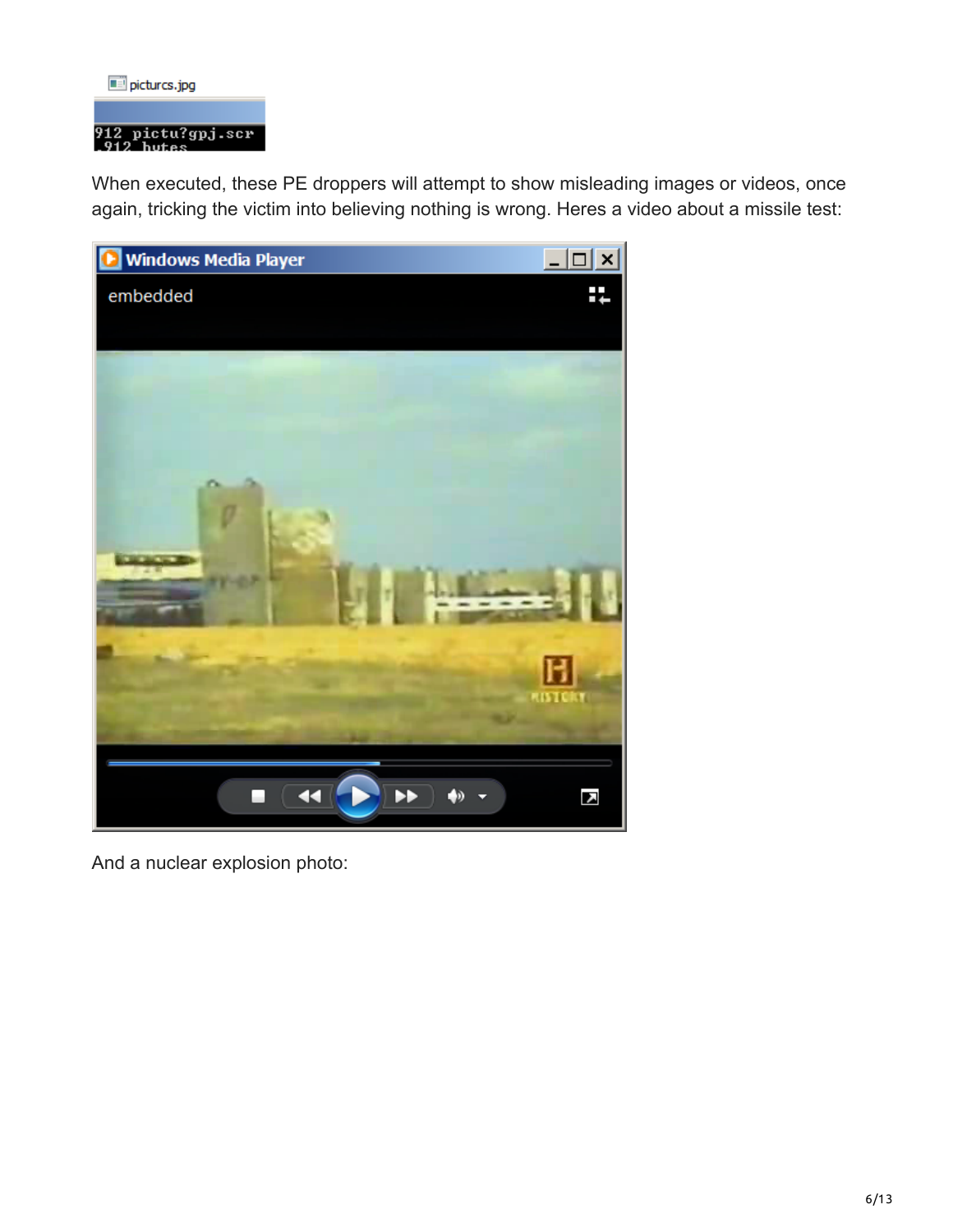

## **Finding Presence**

The backdoors that were delivered to approximately 800 victim systems were all coded in Delphi. This would be expected from more amateur programmers, or developers in a rushed project. Here is a screenshot of the interface for the admins:



The executables are packed with a recent version of the legitimate UPX packer such as UPX 3.07. Unfortunately, that technique and quickly shifting code will get the code past some gateway security products.

When run, most versions of the dropper create a large volume of files in c:documents and settingsPrinthood. Along with UpdateOffice.exe or OfficeDesktop.exe (and other variations on the Office name), hundreds of mostly empty, housekeeping files are created. Heres a short list of files keeping configuration data:

| FIE dIL  | Filename extension             |
|----------|--------------------------------|
| xdat.dll | Last check-in date             |
| BIE.dll  | Distraction filename extension |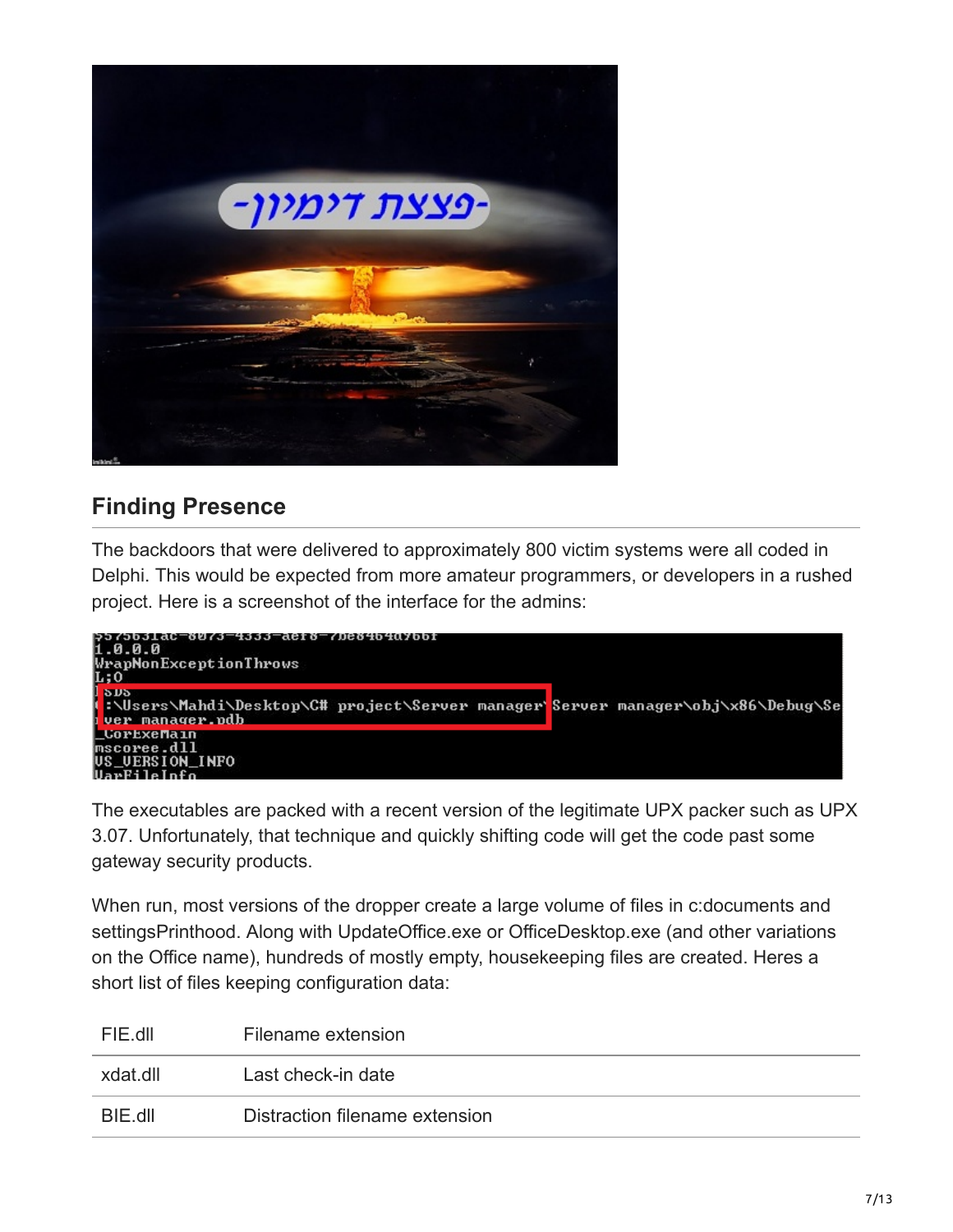| SHK.dll, | Victim directory path prefix (i.e. $abamo9 \leq this$ is the operator/handler |
|----------|-------------------------------------------------------------------------------|
| nam.dll  | name for this victim)                                                         |
| SIK.dll  | Domain check-in (i.e. www.maja.in)                                            |

Also dropped and opened are any one of several distraction images and documents. One of the documents is the Jesus image posted above (dropped as encoded content within Motahare.txt), and one of the documents is a copy and paste job of an article at The Daily Beast on electronic warfare in the region, which was dropped as encoded content within Mahdi.txt.



Infostealers are downloaded and run as iexplore.exe from within the templates directory mentioned above.

Functionality list: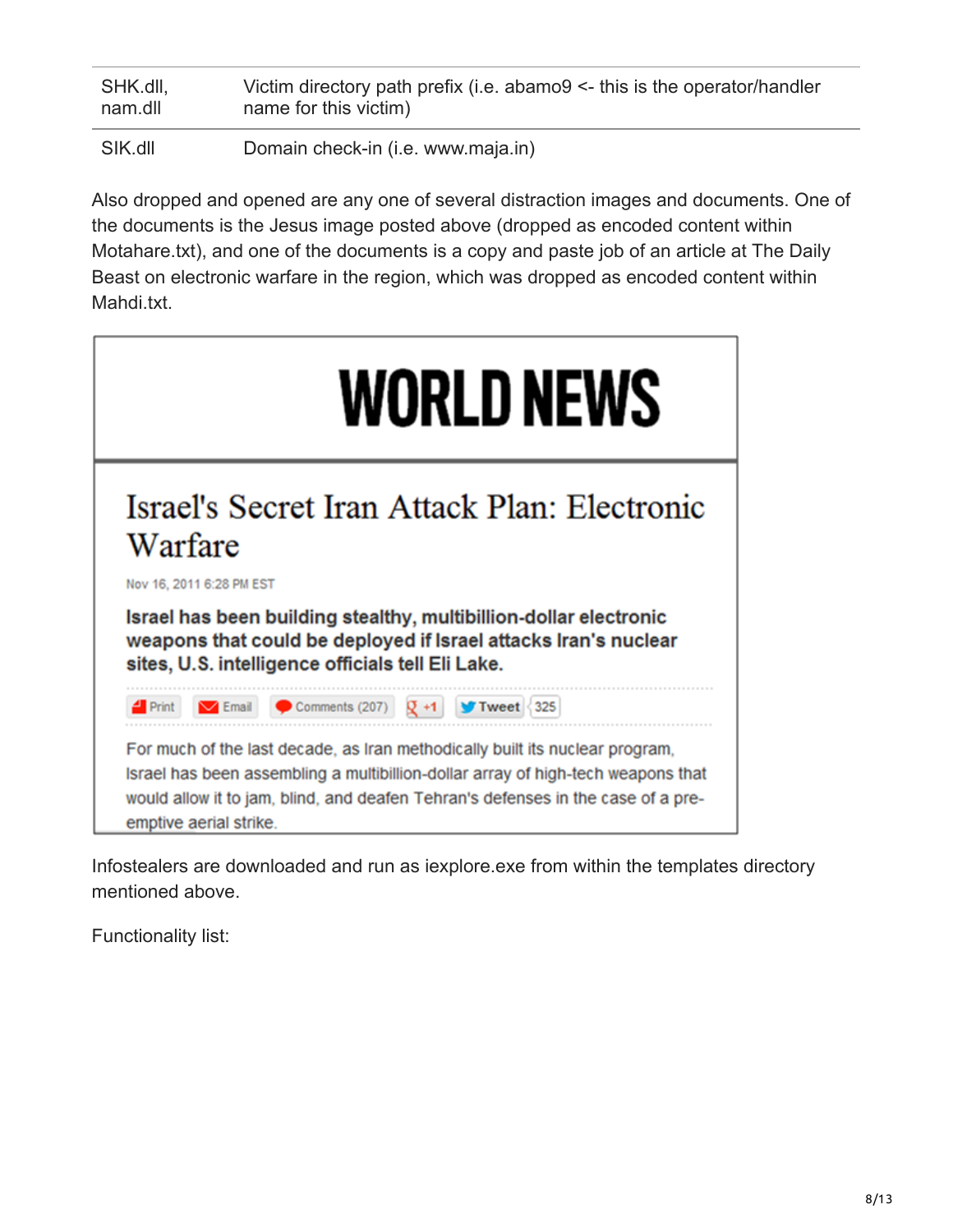| Server Manager | $\Box$                                                                                                                                                                                                                                                                                                                                                                                                 |
|----------------|--------------------------------------------------------------------------------------------------------------------------------------------------------------------------------------------------------------------------------------------------------------------------------------------------------------------------------------------------------------------------------------------------------|
| Systems:       | Search:<br>Refresh                                                                                                                                                                                                                                                                                                                                                                                     |
|                | <b>E</b> Binde Description:<br><b>□ Take pic 2 min</b><br>□ Take pic Email<br>Disk go<br>$\Box$ Update $\Box$<br>$\Box$ Sound<br>$\Box$ Disk get<br><b><sup>™</sup> Take Logfil<sup>™</sup> Delete key</b><br><b>Special File:</b><br>$\Box$ xml $\Box$ docx $\Box$ bmp $\Box$ pdf $\Box$ WMV $\Box$ SWF $\Box$ MPEG<br>$\Box$ dat $\Box$ 3ap $\Box$ mp4 $\Box$ JPEG $\Box$ wave $\Box$ jar $\Box$ mp3 |
|                | $\Box$ 7z $\Box$ gif $\Box$ zip $\Box$ rar $\Box$ htm $\Box$ avi $\Box$ html                                                                                                                                                                                                                                                                                                                           |
|                | $\Box$ csv $\Box$ x/s $\Box$ mdb $\Box$ jpg $\Box$ txt $\Box$ doc Save                                                                                                                                                                                                                                                                                                                                 |

The functionality in the backdoor software mirrors the options present in the configuration tool. Notice the nine different options:

- 1. Keylogging
- 2. Screenshot capture at specified intervals. (see timers below)
- 3. Screenshot capture at specified intervals, initiated exclusively by a communicationsrelated event. The event may be that the victim is interacting with webmail, an IM client or social networking site. These triggering sites include Gmail, Hotmail, Yahoo! Mail, ICQ, Skype, google+, Facebook and more.
- 4. Update this backdoor
- 5. Record audio as .WAV file and save for upload
- 6. Retrieve any combination of 27 different types of data files
- 7. Retrieve disk structures
- 8. Delete and bind these are not fully implemented yet

The various operations of the backdoor are controlled by Delphi Timers, as seen below: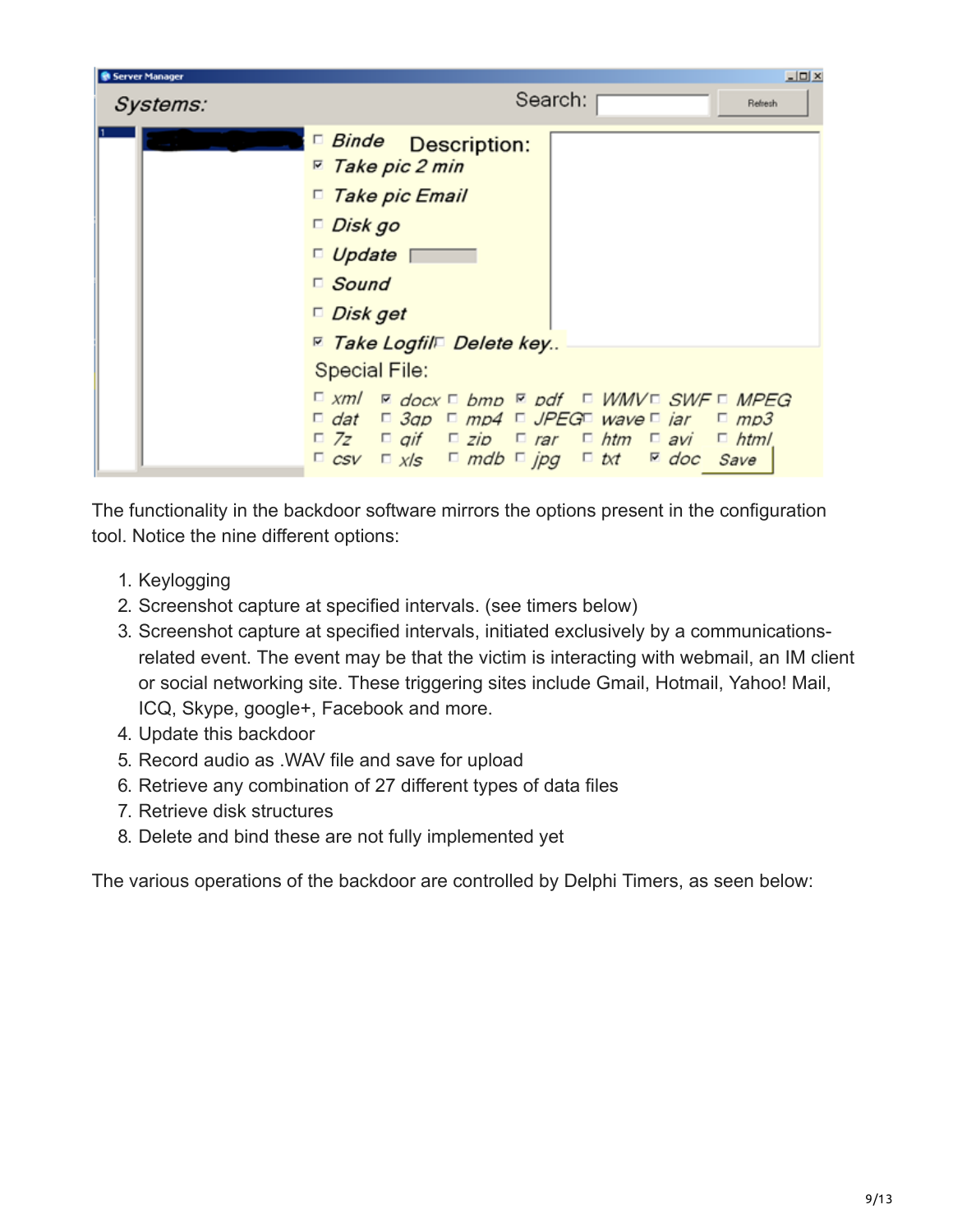

### **Using a disinfected version of Resource Hacker**

It's common behavior for malware to maintain malicious code in their resource section, decompress it on the fly and drop it to disk. Or, for attackers to modify the icons of their RTLO spearphish.

The Madi attackers maintain two copies of ResHacker (see

http://www.angusj.com/resourcehacker/ ) for distribution on their websites, embedded within files "SSSS.htm" and "RRRR.htm". They not only created more noise on the wire by instructing their malware to download ResHacker, a well known resource section editor, but it looks like they have had problems with virus infections on their own networks. These copies differed by one byte. That difference is the value in the SizeofImage section, 0xdc800 in one file, and 0xde000 in the other. The difference presents itself because both were infected with Virus.Win32.Parite.b (https://threats.kaspersky.com/en/threat/Virus.Win32.Parite.b) at some point, and then cleaned by Anti-Virus scanners. So it's possible and likely that the attackers are bumbling through infections of their own.

## **Indicators of compromise**

All known compromised systems are known to communicate over HTTP with one of several web servers, such as: 174.142.57.\* (3 servers) and 67.205.106.\* (one server).

In addition, ICMP PING packets are sent to these servers to check their status. The infostealers are downloaded and executed from the c:Documents and Settings%USER%Templates folder. The downloader itself runs from c:documents and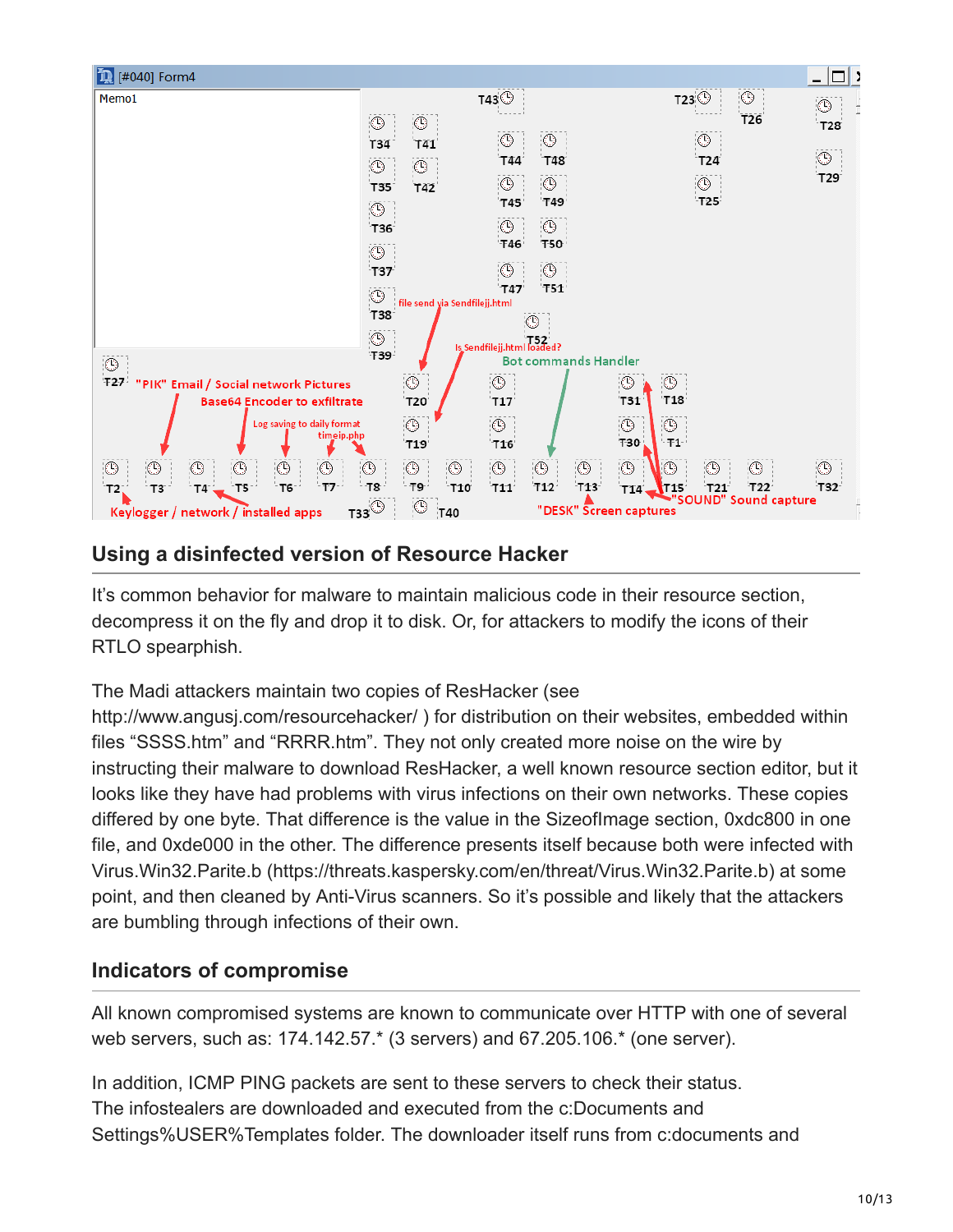settings%USER%Printhood, which may contain over 300 files with .PRI, .dll, and .TMP extensions. The infostealers are named "iexplore.exe", while the downloaders maintained names like UpdateOffice.exe or OfficeDesktop.exe.

At the time of writing, the campaign continues to be in operation and we are working with various organizations to clean up and prevent further infections. Kaspersky products detect the malware as Trojan.Win32.Madi.\*; some of the older variants are detected as "Trojan.Win32.Upof.\*".

Related MD5s, not a complete list:

- 1 7b7abab9bc4c49743d001cf99737e383
- 2 a9774d6496e1b09ccb1aeaba3353db7b
- 3 885fcebf0549bf0c59a697a7cfff39ad
- 4 4be969b977f9793b040c57276a618322
- 5 ea90ed663c402d34962e7e455b57443d
- 6 aa6f0456a4c2303f15484bff1f1109a0
- 7 caf851d9f56e5ee7105350c96fcc04b5
- 8 1fe27986d9d06c10e96cee1effc54c68
- 9 07740e170fc9cac3dcd692cc9f713dc2
- 10 755f19aa99a0ccba7d210e7f79182b09
- 11 35b2dfd71f565cfc1b67983439c09f72
- 12 d9a425eac54d6ca4a46b6a34650d3bf1
- 13 67c6fabbb0534090a079ddd487d2ab4b
- 14 e4eca131cde3fc18ee05c64bcdd90299
- 15 c71121c007a65fac1c8157e5930d656c
- 16 a86ce04694a53a30544ca7bb7c3b86cd
- 17 7b22fa2f81e9cd14f1912589e0a8d309
- 18 061c8eeb7d0d6c3ee751b05484f830b1
- 19 3ab9c5962ab673f62823d8b5670f0c07
- 20 1c968a80fa2616a4a2822d7589d9a5b4
- 21 1593fbb5e69bb516ae32bec6994f1e5d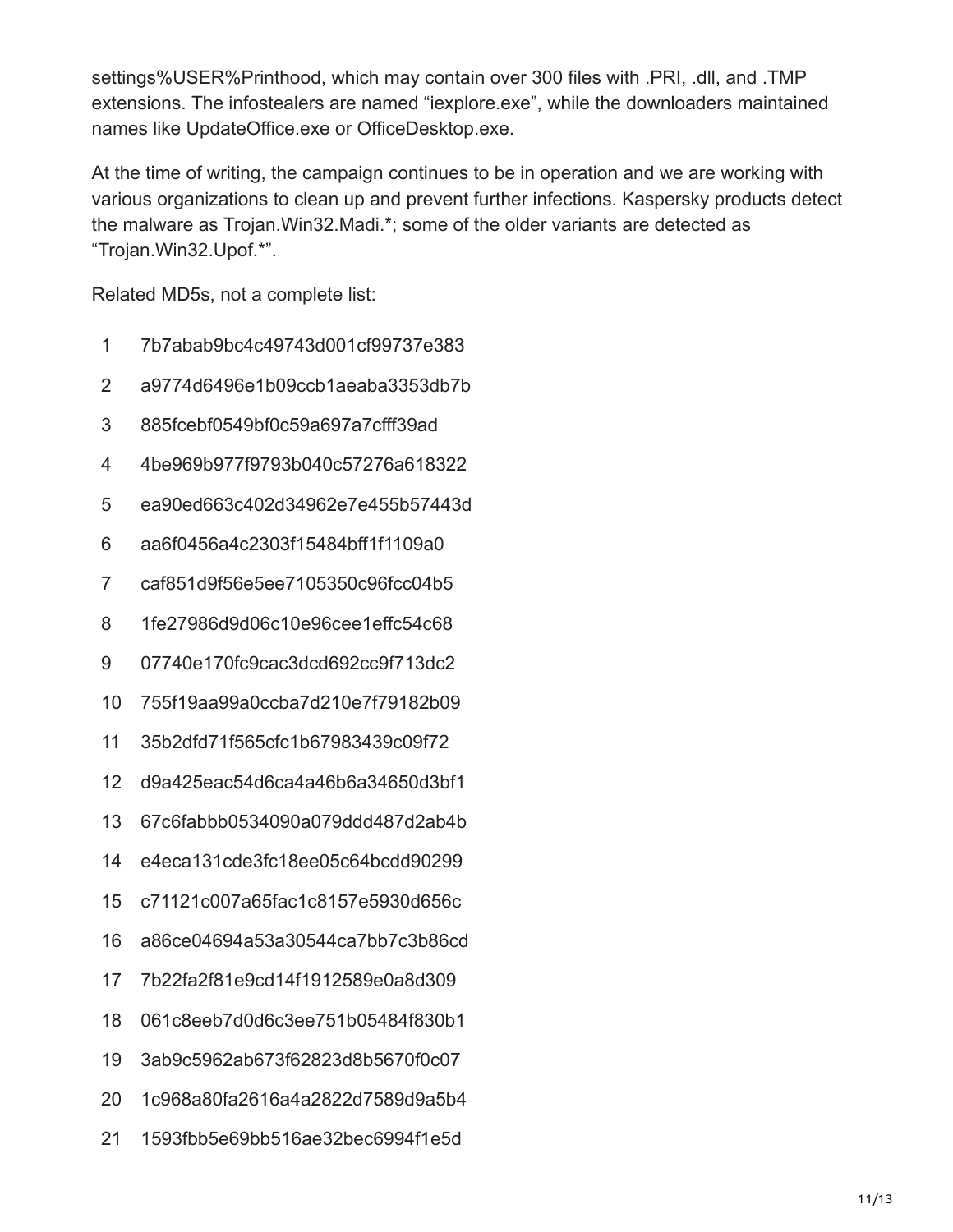- 133f2735e5123d848830423bf77e8c20
- 01dc62abf112f53a97234f6a1d54bc6f
- 18002ca6b19c3c841597e611cc9c02d9
- 046bcf4ea8297cdf8007824a6e061b63
- 89057fc8fedc7da1f300dd7b2cf53583
- 461ba43daa62b96b313ff897aa983454
- d0dd88d60329c1b2d88555113e1ed66d
- 9c072edfb9afa88aa7a379d73b65f82d
- b86409e2933cade5bb1d21e4e784a633
- 3fc8788fd0652e4f930d530262c3d3f3
- 15416f0033042c7e349246c01d6a43a3
- f782d10eab3a7ca3c4a73a2f86128aad
- cfd85a908554e0921b670ac9e3088631
- abb49a9d81ec2cf8a1fb4d82fb7f1915
- b2b4d7b5ce7c134df5cb40f4c4d5aa6a
- 8b01fc1e64316717a6ac94b272a798d4
- 81b2889bab87ab25a1e1663f10cf7e9e
- 3702360d1192736020b2a38c5e69263a
- 8139be1a7c6c643ae64dfe08fa8769ee
- 331f75a64b80173dc1d4abf0d15458cc
- 398168f0381ab36791f41fa1444633cc
- d6f343e2bd295b69c2ce31f6fe369af9
- f45963376918ed7dc2b96b16af976966

Part II of this blogpost will examine the broader picture infrastructure, communications, data collection, and victims.

- [Adobe PDF](https://securelist.com/tag/adobe-pdf/)
- [APT](https://securelist.com/tag/apt/)
- [Microsoft](https://securelist.com/tag/microsoft/)